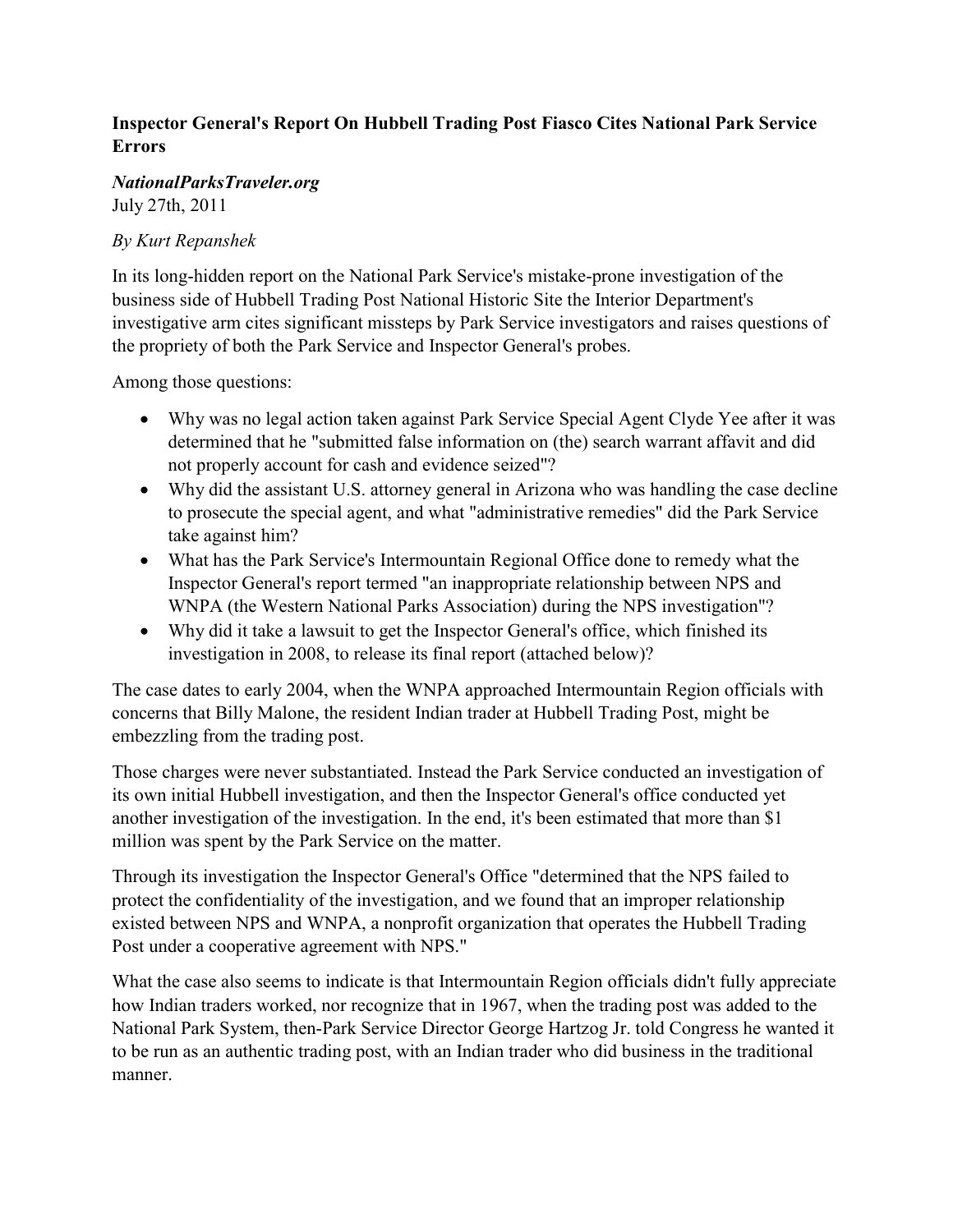For instance, the investigations portray curious bookkeeping at the trading post, one in which some paychecks went uncashed, others were signed with little more than an 'X', accounting of inventory and sales was irregular, and more than a few items were kept at Mr. Malone's residence.

However, interviews neglected during the initial Park Service investigation but later pursued showed that it wasn't unusual for an Indian trader to endorse a check made out to a weaver or artisan. Often these individuals didn't read, speak, or write English and so could do little more than make their "mark" on a check, which the trader in turn would routinely endorse for them so they could be cashed, one interview noted.

Mr. Malone also had permission to keep many trading post items in his home -- both consignment articles and those belonging to the trading post, the investigation found.

Park Service officials in Washington, D.C., and the Intermountain Region have declined to discuss the case over the years, citing ongoing legal action in the case by Mr. Malone, who has a civil suit pending in the matter.

The agency did, however, respond to the Inspector General's final report. In that response -- sent 18 months after the Inspector General filed its report on the matter -- the Park Service acknowledged that those initial investigators and managers who looked into the business operations at Hubbell Trading Post exhibited "poor case management" and "poor judgment and performance.

That June 2009 letter to Inspector General also noted that the Park Service "took significant actions to address the agent's performance issues...", but did not mention whether those who supervised the special agent were disciplined, nor whether any of the top managers in the Intermountain office were reprimanded.

The Inspector General's report, obtained through a Freedom of Information Request filed by Public Employees for Environmental Responsibility (a similar request by the Traveler has been ignored), provides more details on the matter, including the opinion of the trading post's superintendent at the time that the Intermountain office's investigation was "a rush to judgment" and that it was driven by a desire "to find fault."

Nancy Stone also told investigators for the Inspector General's office that neither the WNPA nor the NPS "foresaw the implications to NPS, WNPA, and the reputation of the park."

"She described the investigation of Malone as a 'wave uncontrolled' and stated that the investigation 'was never objective,'" the report stated.

During her interview with the Inspector General's staff, Ms. Stone also voiced her opinion that the Park Service's Intermountain Region wrongly allowed the WNPA to take control of the trading post operations. The Park Service, she said, "should have stepped up and pushed back" out of its mission to protect parks.

The documents obtained by PEER also show that the assistant U.S. attorney assigned to defend against the lawsuit filed by Mr. Malone specifically told the Inspector General's Office that he